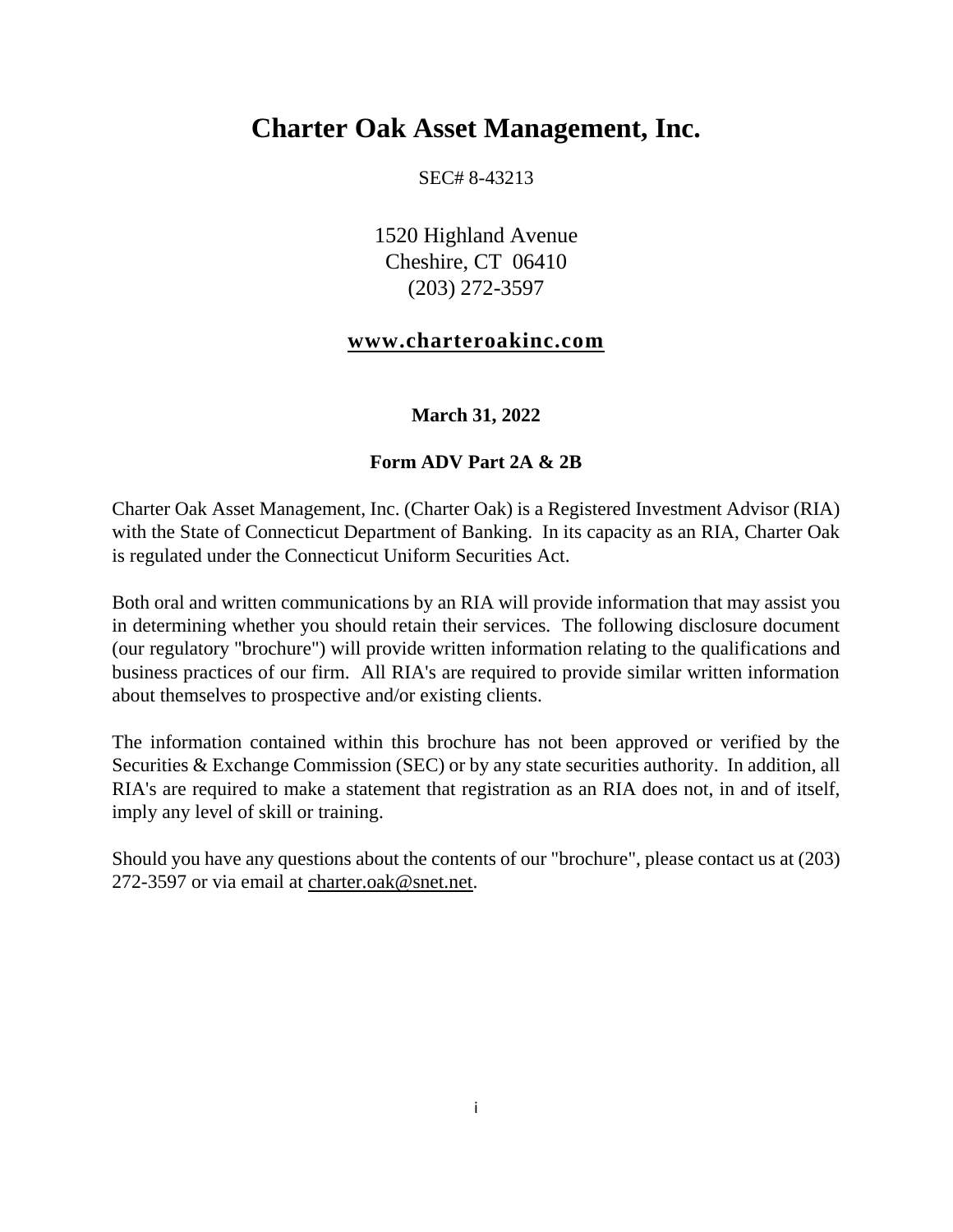# <span id="page-1-0"></span>**Table of Contents**

| <b>Material Changes</b> |  |
|-------------------------|--|
|                         |  |
|                         |  |
|                         |  |
|                         |  |
|                         |  |
|                         |  |
|                         |  |
|                         |  |
|                         |  |
|                         |  |
|                         |  |
|                         |  |
|                         |  |
|                         |  |
|                         |  |
|                         |  |
|                         |  |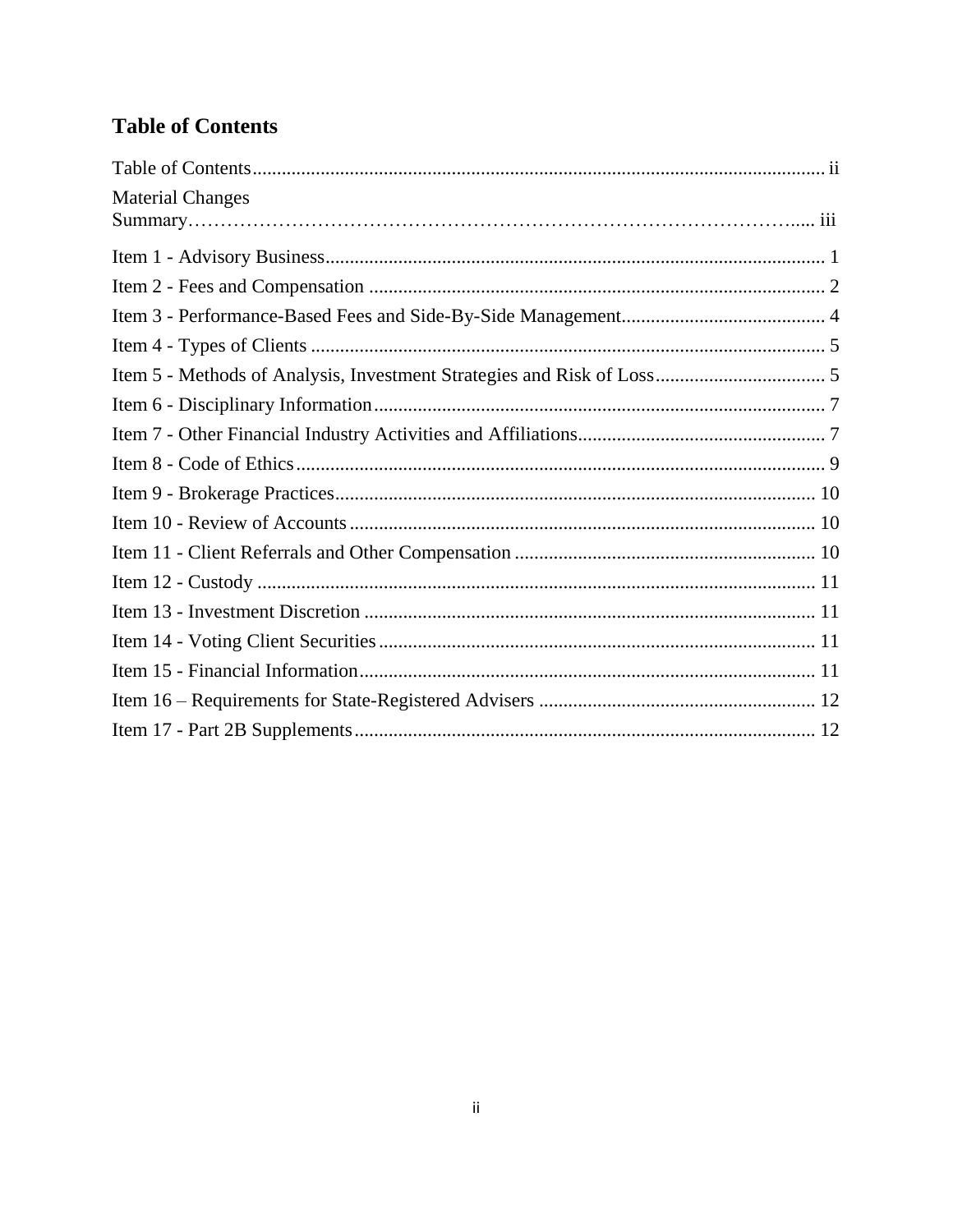#### Summary of Material Changes

#### Charter Oak Asset Management's Disclosure Brochure

#### Form ADV Part 2A

This document contains a summary of the material changes made to Charter Oak Asset Management's ("Charter Oak") Disclosure Brochure (the "Disclosure Brochure") since its last annual update on March 31, 2021. This document describes only the material changes.

You can obtain a full copy of the updated Disclosure Brochure free of charge by calling (203) 272-3597, by emailing charter.oak@snet.net or by visiting [https://www.adviserinfo.sec.gov.](https://www.adviserinfo.sec.gov/) Charter Oak, as an RIA with the States of Connecticut and Florida, is required to deliver this document to you. All capitalized terms used (but not defined) below have the same meaning as stated in the Disclosure Brochure.

#### **March 31, 2022**

There are no material changes to report.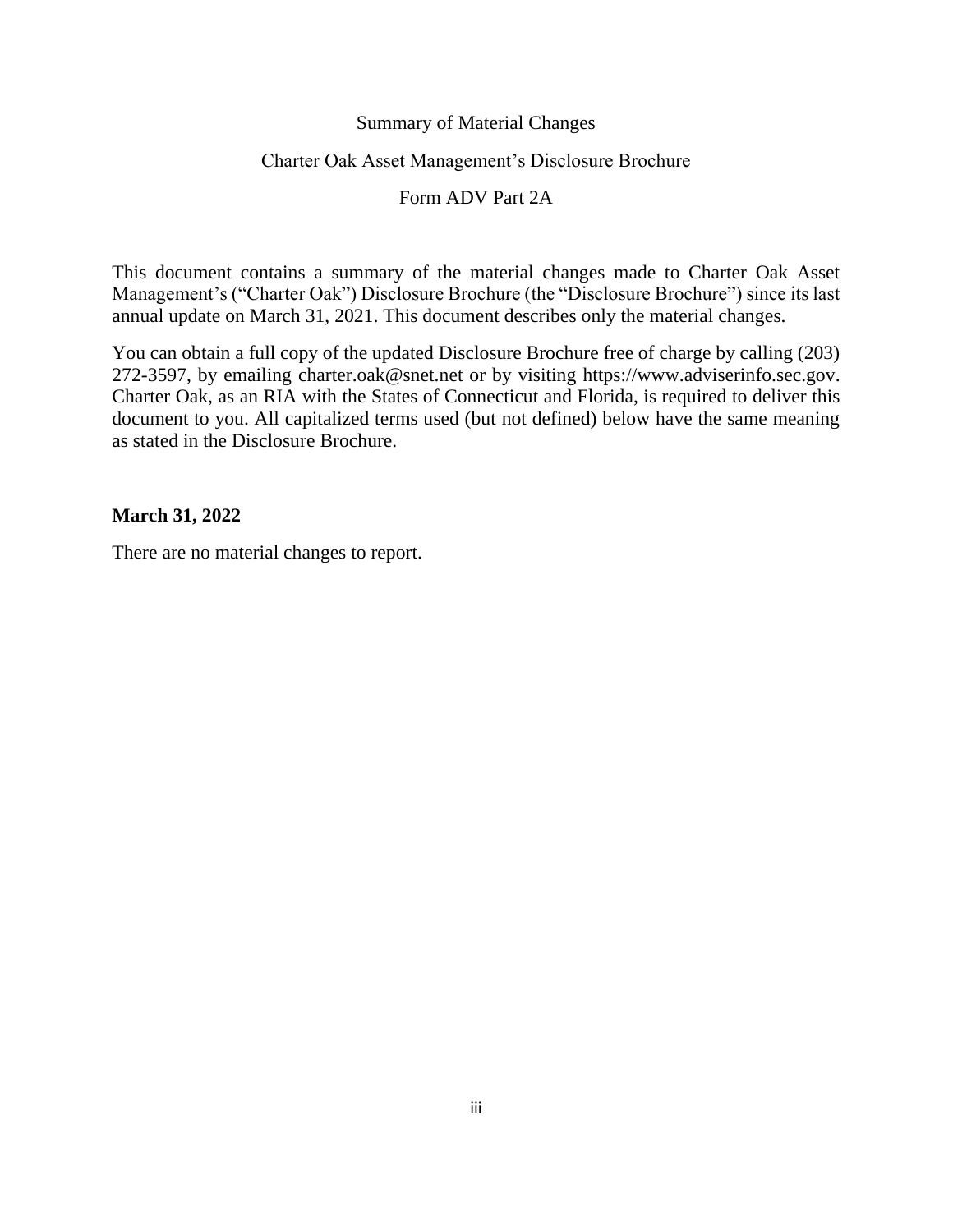#### <span id="page-3-0"></span>**Item 1 - Advisory Business**

Charter Oak, in its capacity as an RIA, has offered discretionary investment management services to individuals, retirement programs, trusts, corporations and non-profit clients since its incorporation on February  $27<sup>th</sup>$ , 1987. The company was founded in Cheshire, Connecticut and is both independent and locally owned. Robert S. Malik is President and sole owner.

Charter Oak spends as much time as necessary to understand each client's unique situation before offering specific recommendations and a plan of action that will meet their needs.

The primary investment programs Charter Oak makes available to clients are referred to as its Managed Account Programs (MAP). Within the remainder of this brochure, anytime MAP is referred to, it refers to a service Charter Oak provides in its capacity as an RIA. Each proprietary MAP focuses on either the stock market, fixed income/bond market, or a combination of both market sectors. Our primary investment securities of choice traded within any MAP account are no load (no sales charge) mutual funds, load waived mutual funds and ETFs (Electronically Traded Funds).

A client may participate in any number of MAPs to meet their stated investment objectives and tolerance for risk, as long as the total commitment to all programs combined meets the \$100,000 relationship minimum.

Upon establishing a client relationship with Charter Oak, we establish an individual brokerage or variable annuity account(s) in the name of the client with a third party, independent custodian. Charter Oak's independent custodians for its MAPs are currently: Fidelity Investments, Fidelity Investments Life Insurance Co., and Nationwide Advisor Solutions. Clients must open an account at one of our custodians if they intend on investing in a MAP focusing on Fixed Income and/or Equities. Variables Annuities that Charter Oak manages are invested in low cost, no sales commission products offered by Fidelity Investments Life Insurance Co., or Nationwide Advisor Solutions.

Each client provides Charter Oak with discretionary trading authority over their account(s). This means you have granted Charter Oak permission to trade your investment portfolio without contacting you before making a trade. Charter Oak determines what funds, or securities to purchase and sell for clients based on the general investment guidelines established for each individual MAP. Within the majority of our MAPs, we adhere to a philosophy of active management of fund positions on behalf of our clients and may change fund holdings, frequently. As a RIA, we do not consider ourselves to be "buy, hold and pray" investors.

We provide a quarterly client letter which reports how each of our proprietary MAPs have performed versus an appropriate benchmark over various time periods. Our goal is to inform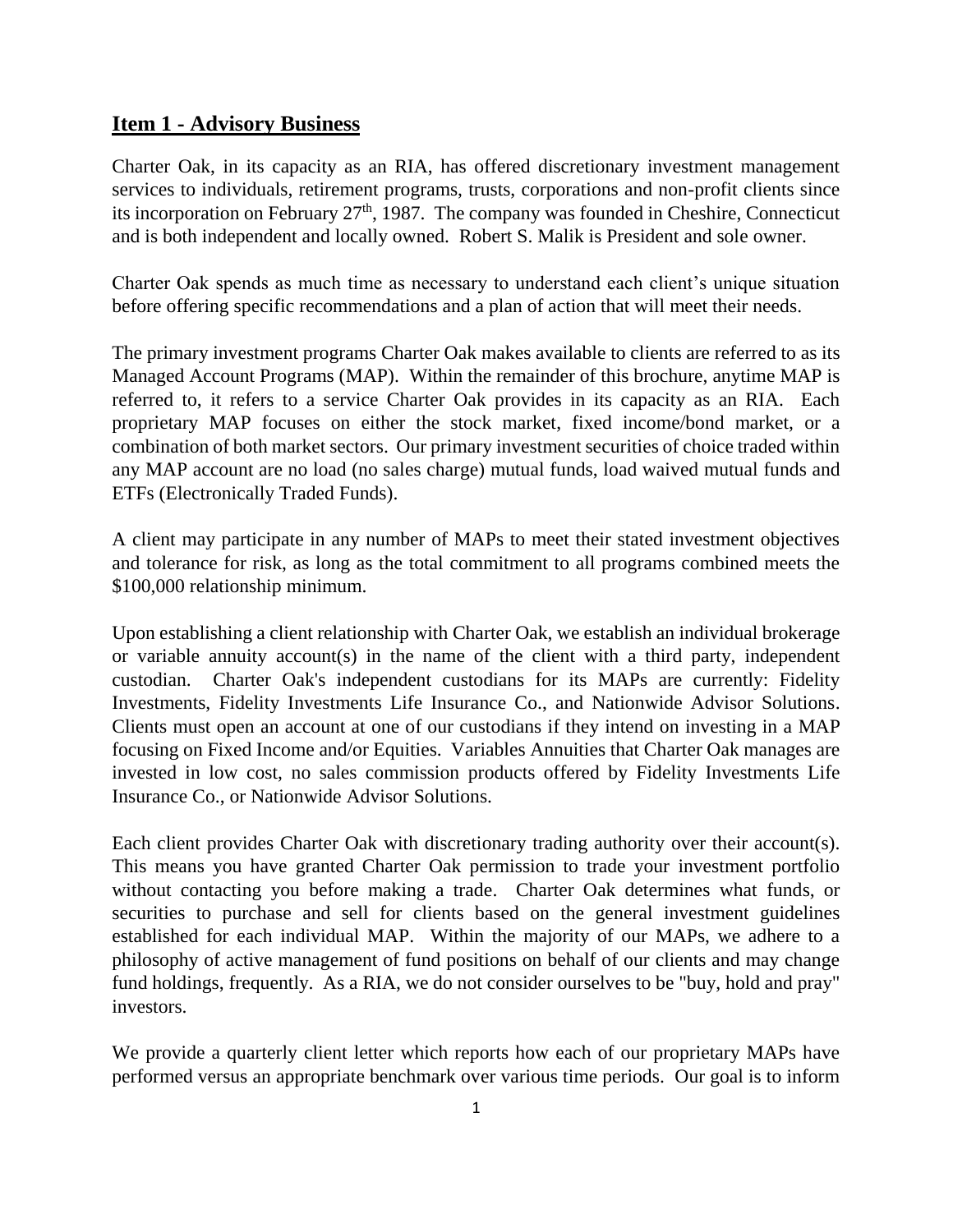our clients on how our MAPs are doing, and at times, provide an easy to understand market perspective without the customary fluff and hype that is often provided by our industry. Charter Oak does not produce any publication or report on a subscription basis or for a fee.

In the course of discussing with a client the various services we make available to clients, we sometimes bring to their attention the benefits of their establishing a Charles Schwab or Fidelity Investments brokerage account within which they may afford themselves of several "bank like" cash management services for which Charles Schwab nor Fidelity Investments charge "bank like" service fees. Charter Oak provides this advice as an accommodation to their clients who may find this optional service of interest. Charter Oak does not receive any compensation from Charles Schwab nor Fidelity Investments in connection with their specific "bank like" services.

Additionally, Charter Oak has a Connecticut licensed insurance producer on staff and can offer certain insurance products to clients.

Additional services which Charter Oak offers include the following:

- Purchase Advisory Service for individual Fixed Income Securities (RIA)
- Consulting  $(RIA)$
- Insurance Life, Accident and Health policies

Discretionary and total client assets managed by Charter Oak as of 12/31/2021 were: \$63,617,406.64

# <span id="page-4-0"></span>**Item 2 - Fees and Compensation**

In its capacity as a RIA, Charter Oak's primary form of remuneration is an advisory fee based on assets under management. The fee is dependent on the type of product or service selected. A brief description of our various RIA services and fees follows:

# **I. MANAGED ACCOUNT PROGRAMS (MUTUAL FUNDS)**

*For MAP Equities (Conservative / Growth) and Fixed Income (Fixed / Income):*

| <b>Assets Managed</b>           | <i>Quarterly</i><br><b>Advisory</b><br>Fee | Annualized<br><b>Advisory</b><br>$\textit{Fee}^*$ |
|---------------------------------|--------------------------------------------|---------------------------------------------------|
| Between \$100,000 and \$500,000 | $0.3750\%$                                 | $1.50\%$                                          |
| Assets over \$500,000           | 0.3125%                                    | 1.25%                                             |
| Assets over \$2,500,000         | $Negotiable*$                              | $Negotiable*$                                     |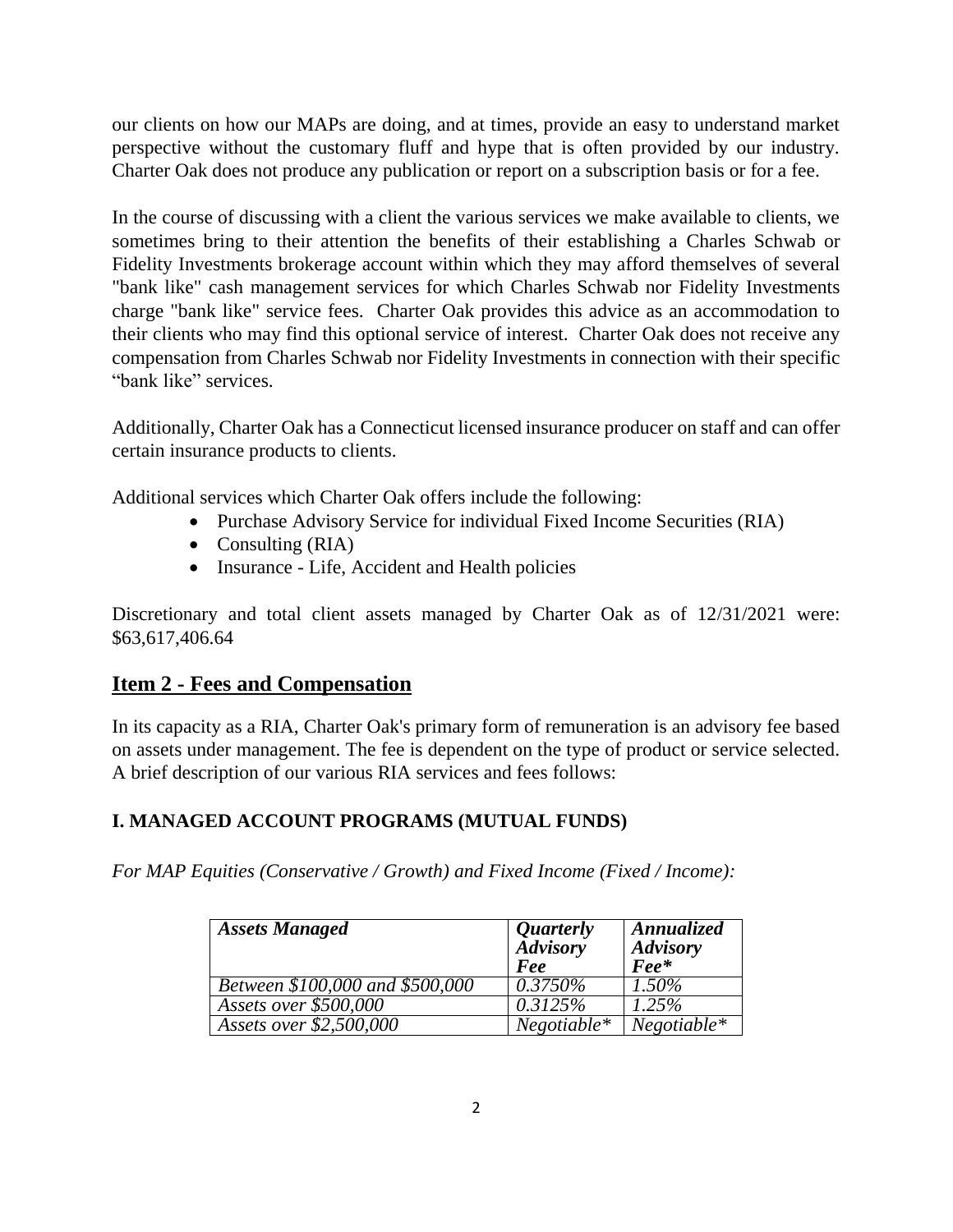### **Additional Information About All MAPs**

Minimum Relationship Size: \$100,000

\* A MAP client account which exceeds \$2,500,000 may be considered for negotiated fees based on the following factors: total relationship assets, prior or existing relationships, and/or the level of required advisory services.

Advisory fees are calculated on the total assets managed and are typically not "tiered".

As of 12/31/21 roughly 94% of our client's assets were held at Fidelity Investments. The remaining 6% of client assets were invested in low cost variable annuities at Fidelity Investments Life Insurance Co. or Nationwide Advisor Solutions.

Charter Oak does not currently request and is not under any obligation to request mutual fund share class conversions or waivers of share class eligibility requirements, including investment account minimums, as described in a mutual fund's then-current prospectus. In addition, other investment advisers may have similar fund programs as Charter Oak's MAPs that are less expensive or offer share classes of the same funds with lesser expense ratios.

**II. MANAGED ACCOUNT – SHORT TERM BOND & MONEY MARKET FUNDS, SAVINGS, CHECKING BALANCES** - A quarterly and annual fee of 0.05 % and 0.2 %, respectively, of all funds under management. Minimum Account Size (combined) \$250,000.

**III. PURCHASE ADVISORY SERVICE FOR INDIVIDUAL FIXED INCOME SECURITIES** - A one-time fee of 0.4 % of the principal amount of all newly purchased securities (such as Treasury, Agency, Corporate securities and CD's) with a maturity of one year. This fee will be prorated for maturities of less or more than one year (i.e., the fee for a security with a six-month maturity will be 0.2 %, and the fee for a security with a two year maturity will be 0.8 %). MAP advisory fees do not apply to this service.

**IV. CONSULTING FEES** - Fees of \$325.00 per hour plus out of pocket expenses are charged for individual consultations and/or research that is independent of all of the above referenced services.

### **Additional Disclosures Regarding Fees**

Relationship minimums and/or advisory fees are typically not negotiable except where noted; however, they may be waived or reduced at the sole discretion of the President of Charter Oak for accommodation accounts maintained for personal friends, related family, employee and/or non-profit clients.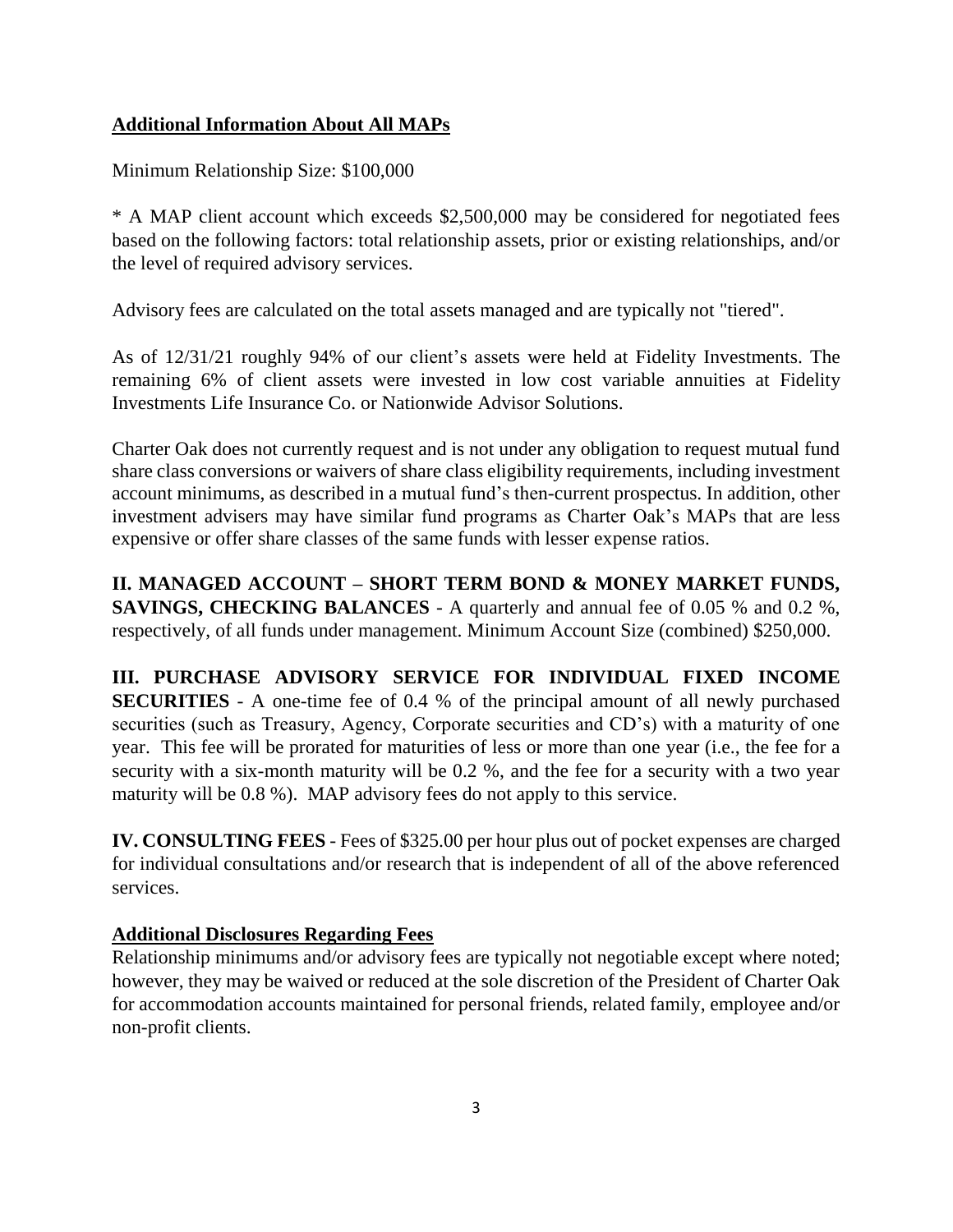A client should understand that their MAP account assets invested in shares of funds, and/or other investment companies ("funds"), will be included in calculating the value of the account for purposes of computing Charter Oak's advisory fees.

Each mutual fund that Charter Oak uses within its MAPs is offered by the sponsoring fund company (example: Fidelity Investments) via a prospectus. The prospectus provides detailed information which includes the expenses charged by the fund company itself for the management of its mutual funds. This additional expense is ultimately born by each investor and is automatically included within the calculation of a mutual fund's daily share price which is also referred to as its NAV (net asset value). All mutual funds operate in this fashion.

Clients will compensate Charter Oak for its services **(I and II)** on a quarterly (calendar) basis, in advance. This fee (one quarter of the annualized fee) will be based on the account asset value on the last business day of the previous calendar quarter, and will become due the following business day. In the event that the client's agreement is terminated during a quarter, Charter Oak will promptly refund to the client the unearned portion of the in advance fees.

Advisory fees on deposits or withdrawals that may occur during a quarter are prorated from the day of deposit or withdrawal and are reflected on the quarterly invoice via a debit or credit adjustment, respectively. Shortly after the end of each calendar quarter, Charter Oak will prepare a statement setting forth the amount of the quarterly advisory fee payable for all accounts and shall furnish such statement to the custodian.

The custodian and Charter Oak are authorized to deduct advisory fees from the client's custodial account(s). Charter Oak shall furnish the client with a copy of all invoices for advisory fees at the same time or prior to the time the invoice information is presented to the custodian. Fees are due and payable when invoiced. It is the client's responsibility to verify the accuracy of the fee calculation, not the custodians.

A onetime fee statement for **III & IV** (only) shall be presented to the custodian for debit from the client's account shortly after the service is completed, or paid separately by check by the client solely at the discretion of Charter Oak. Item III & IV services terminate on delivery of the service.

### <span id="page-6-0"></span>**Item 3 - Performance-Based Fees and Side-By-Side Management**

Charter Oak does not charge any performance-based fees (fees based on a share of capital gains or capital appreciation of client assets managed by Charter Oak).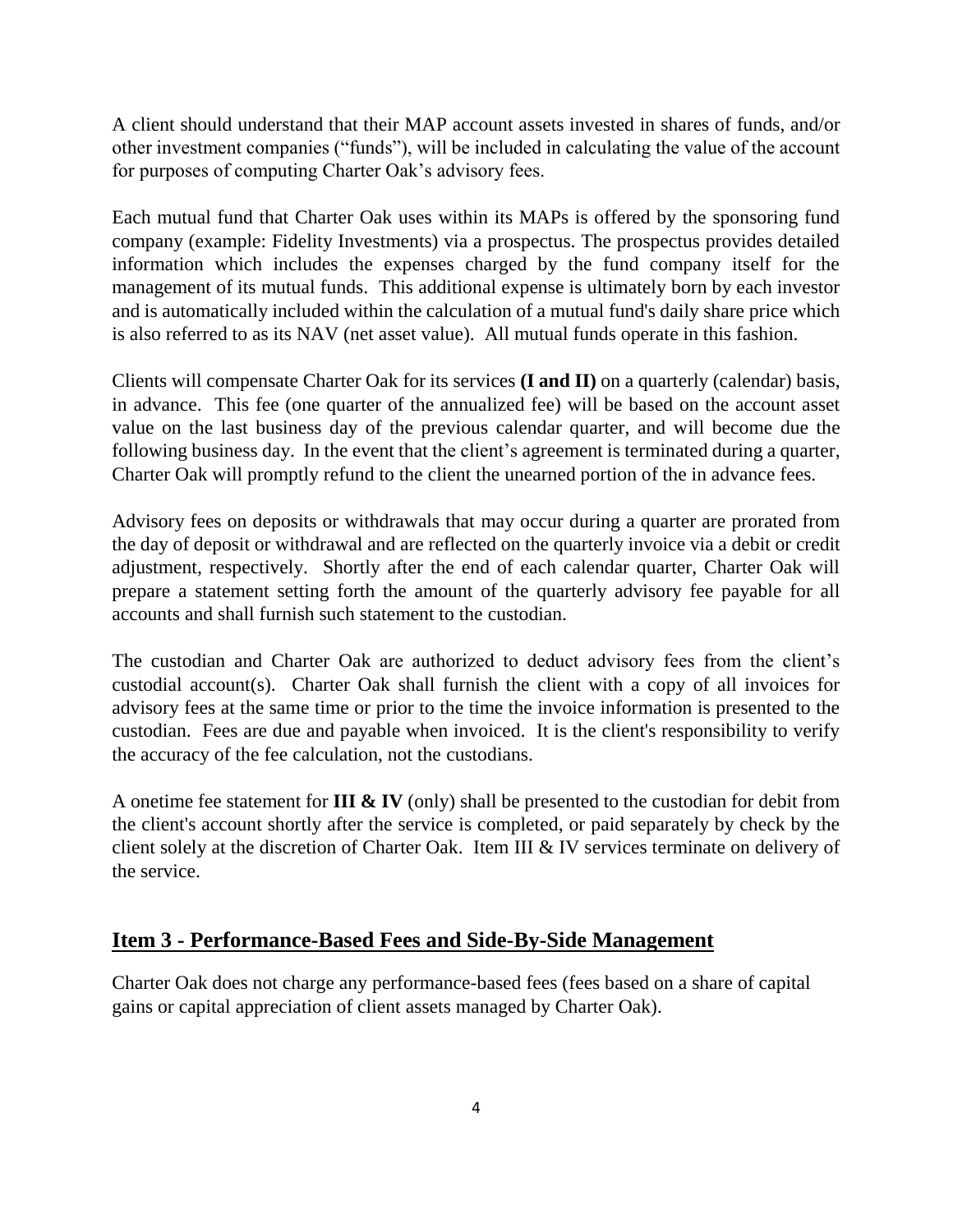## <span id="page-7-0"></span>**Item 4 - Types of Clients**

Charter Oak provides discretionary investment management services to individuals, high net worth individuals, retirement programs, trusts, guardianships, estates, corporations and nonprofit clients with at least \$100,000 to invest.

## <span id="page-7-1"></span>**Item 5 - Methods of Analysis, Investment Strategies and Risk of Loss**

Charter Oak employs what we refer to as strategic asset portfolio allocation within our MAPs. This refers to the positioning of client funds into funds in various percent allocations based upon the particular MAPs investment goals and risk profile. Decisions to make allocation changes within a particular MAP are made based on analysis of charts, economic fundamentals, technical analysis, cyclical information and prior trading experience. Sources of this information may include, but is not limited to, subscriptions to stock and commodity markets reporting services, financial oriented media, annual reports, prospectuses, etc.

Current MAP strategies are outlined below:

*FIXED INCOME SECURITIES (0% Equity / 100% Fixed)* - This program may invest in a portfolio of fixed income / bond / income / money market funds, as classified by the fund's sponsor/originator, whose individual domestic/foreign holdings may cover the entire spectrum of credit quality (high to low). The current custodian is Fidelity Investments.

*VARIABLE ANNUITY FIXED INCOME SECURITIES (0% Equity / 100% Fixed)* - This program may invest in a portfolio of fixed income / bond / income / money market funds, as classified by the fund's sponsor/originator, whose individual domestic/foreign holdings may cover the entire spectrum of credit quality (high to low). The current custodian is Fidelity Investments Life Insurance Co. or Nationwide Advisor Solutions

*INCOME SECURITIES (20% Equity / 80% Fixed)* - This program may invest in a portfolio of fixed income / bond / income / equity and money market funds, as classified by the fund's sponsor/originator, whose individual domestic/foreign holdings may cover the entire spectrum of credit quality (high to low). The "neutral" or typical asset allocation of this portfolio is 20% equity funds / 80% fixed income funds, but the allocation can range from 80% to 100% fixed income funds and 20% to 0% equity funds during non-typical market conditions. The current custodian is Fidelity Investments.

*EQUITIES (60% Equity / 40% Fixed)* - This program may invest in a portfolio of equity / fixed income / bond / money market funds, as classified by the fund's sponsor/originator, whose individual holdings may be issued by both domestic/foreign entities. The "neutral" or typical asset allocation of this portfolio is 60% equity funds / 40% fixed income funds, but the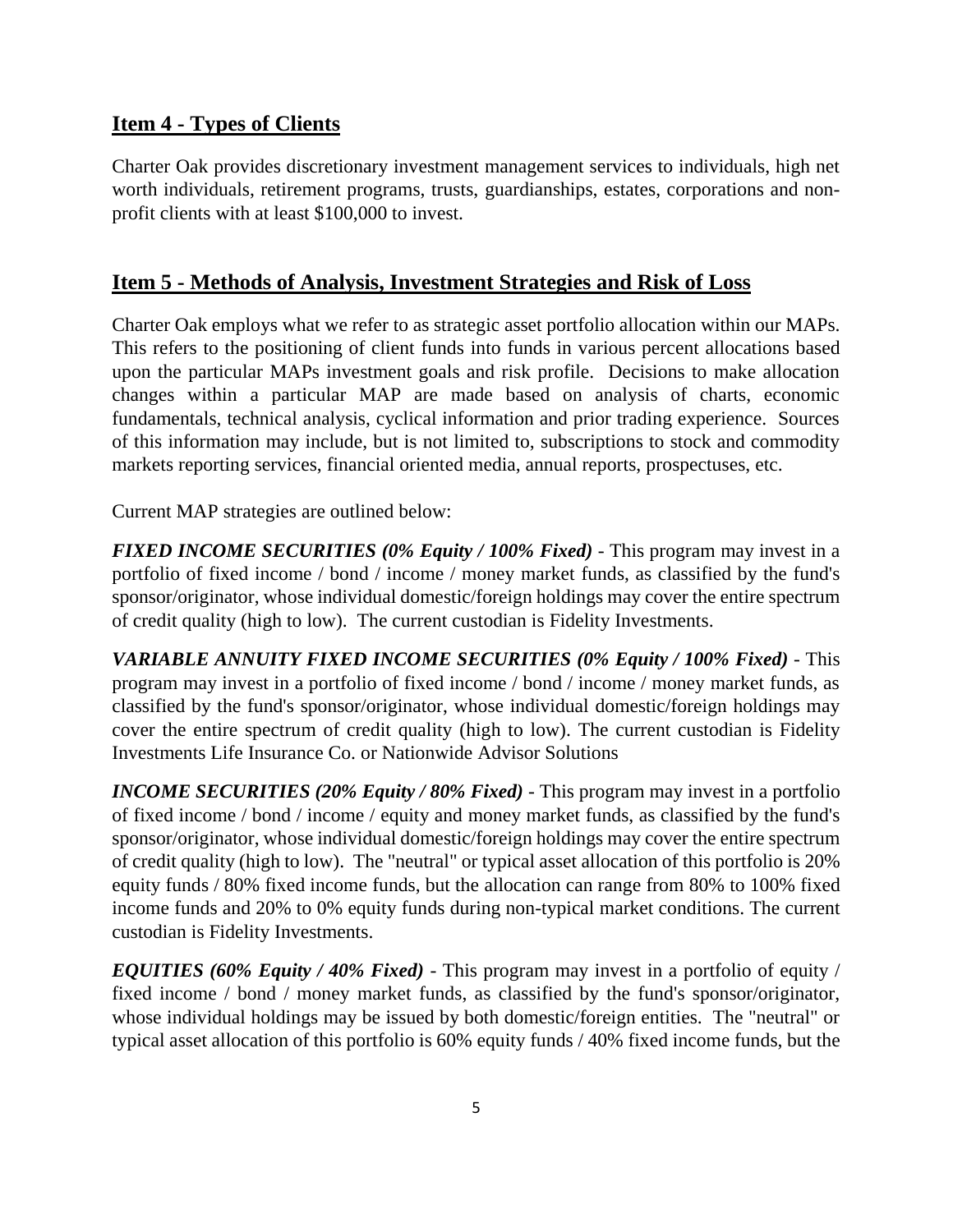allocation can range from 100% equity funds to 100% fixed income funds during non-typical market conditions. The current custodian is Fidelity Investments.

*VARIABLE ANNUITY EQUITIES (60% Equity / 40% Fixed)* - This program may invest in a portfolio of equity / fixed income / bond / money market funds, as classified by the fund's sponsor/originator, whose individual holdings may be issued by both domestic/foreign entities. The "neutral" or typical asset allocation of this portfolio is 60% equity funds / 40% fixed income funds, but the allocation can range from 100% equity funds to 100% fixed income funds during non-typical market conditions. The current custodian is Fidelity Investments Life Insurance Co. or Nationwide Advisor Solutions

*EQUITIES (80% Equity / 20% Fixed)* - This program may invest in a portfolio of equity / fixed income / bond / money market funds, as classified by the fund's sponsor/originator, whose individual holdings may be issued by both domestic/foreign entities. The "neutral" or typical asset allocation of this portfolio is 80% equity funds / 20% fixed income funds, but the asset allocation can range from 100% equity funds to 100% fixed income funds during nontypical market conditions. The current custodian is Fidelity Investments.

The investment strategy for each MAP may include both long term purchases (securities held at least a year) or short-term purchases (securities sold within a year). Historically, the majority of trading gains/losses have been realized from positions held less than one year. Under current tax code, gains realized from this type of trading activity are taxed as ordinary income rather than the more favorable long-term capital gain rates.

In an attempt to convey an indication of risk/volatility, Charter Oak provides a 3-year average "beta" for each MAP within each quarterly letter to clients. Beta is a statistical measurement of a portfolio's sensitivity to market movements versus a stated benchmark. We have chosen the S&P 500 (S&P) index as the benchmark for our MAPs to allow for program risk comparisons by clients. In addition, it is our opinion that the S&P represents both a familiar and valid surrogate for the "average" level of volatility/risk that an investor may encounter when investing in the stock market. The beta of the S&P is 1.00. A beta of more (less) than 1.00 indicates that historical returns have fluctuated more (less) than the S&P. If a fund that we invest in has not been in existence for at least three years, a statistically valid beta cannot be calculated on the fund. Should that happen, we will do our best to estimate what the beta might be, so that we can continue to include it within our calculations of overall portfolio MAP betas.

Some typical categories of risk that may be encountered when investing in various markets in general and therefore our MAPs are: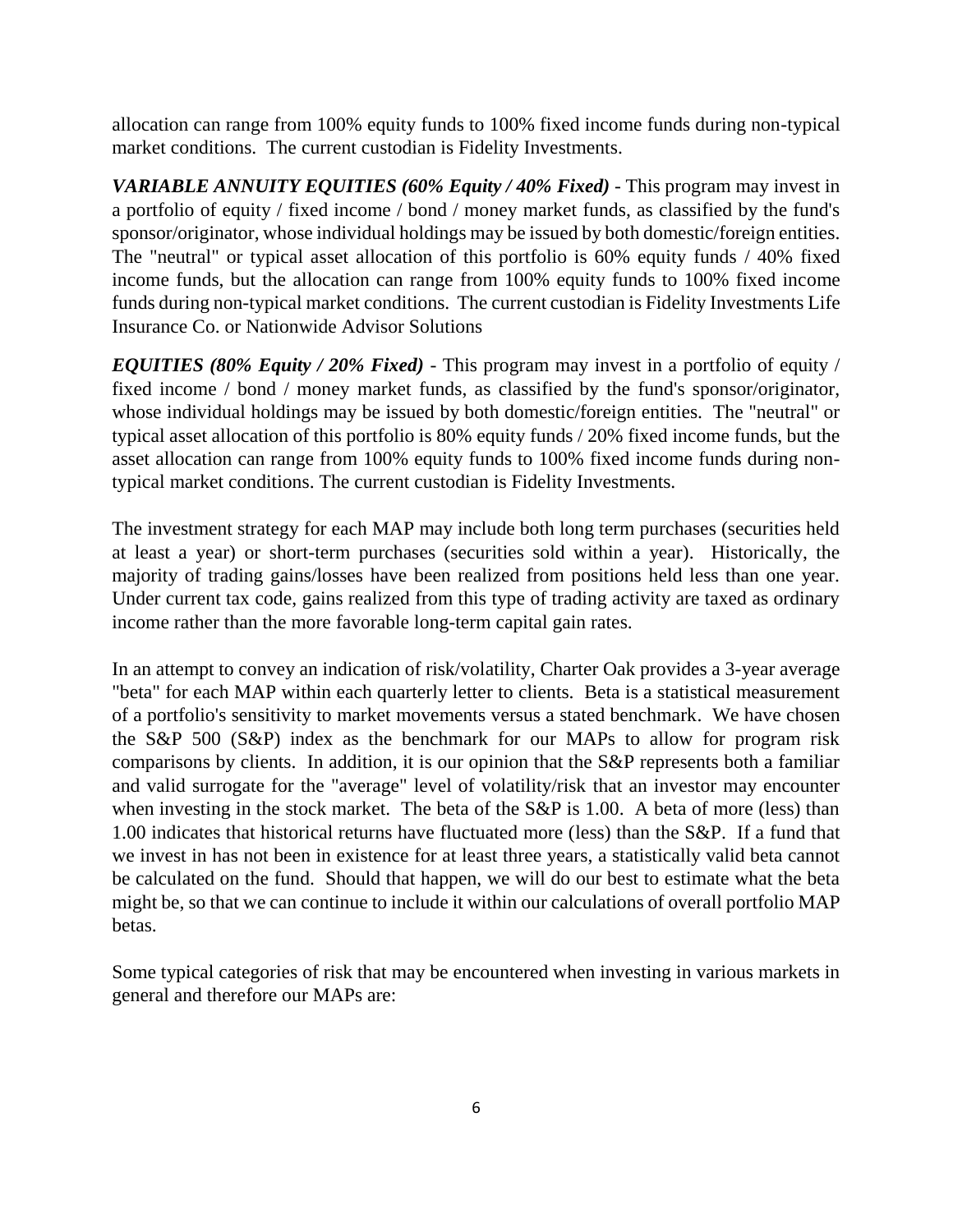*Equity Market Risk* - Overall stock market risks may affect the value of equity investments. Factors such as U.S. economic growth and market conditions, interest rates, and political events affect the equity markets.

*Fixed Income Risk* - Fixed income securities increase or decrease in value based on changes in interest rates. If interest rates increase, the value of fixed income securities generally decline. On the other hand, declining interest rates would generally increase the value of fixed income securities.

*Credit Risk* - There is a risk that issuers and counterparties will not make payments on the securities they issue. The credit quality of securities issued may be lowered if an issuer's financial condition changes. Lower credit quality can also increase price volatility and liquidity.

*Structured Instrument Risk* – Some funds may contain structured instruments which may be less liquid than other debt securities and the price of these instruments may be more volatile.

*Management Risk –* Our judgments about the potential appreciation and/or yield of a portfolio of funds held within a specific MAP may be incorrect and there is no guarantee that it will perform as anticipated. Investing in securities involves risk of loss in various degrees that clients should be prepared to bear. In addition, one should accept the fact that past performance is never a guarantee of future return.

*Charter Oak Investments by asset type -* 100% of Charter Oak's MAP assets are invested in mutual fund shares or ETF shares issued by various financial firms and available on our various custodial platforms. This asset category is called securities issued by registered investment companies / business development companies.

### <span id="page-9-0"></span>**Item 6 - Disciplinary Information**

RIA's are required to disclose all material facts regarding any legal or disciplinary events that would be material to your evaluation of Charter Oak or the integrity of Charter Oak's management.

Charter Oak has never had any legal nor disciplinary events.

# <span id="page-9-1"></span>**Item 7 - Other Financial Industry Activities and Affiliations**

As stated previously, Charter Oak's function is that of an RIA. Robert S. Malik and Richard Jeffrey Leukart are both representatives of the RIA. Richard Jeffrey Leukart (producer) and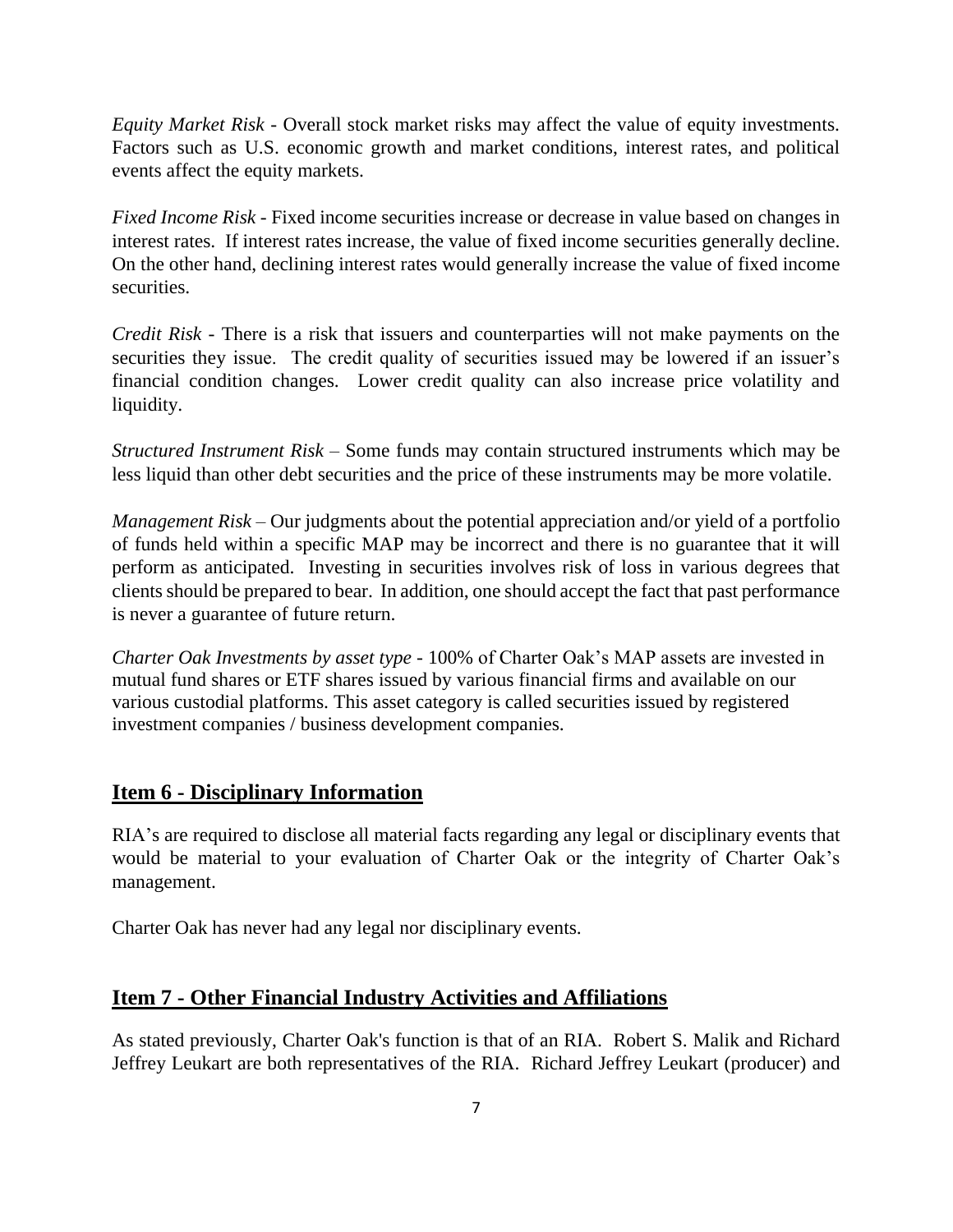Charter Oak (producer entity) are also registered with the Connecticut Department of Insurance to offer Life, Accident and Health insurance policies. Non-resident approvals to offer insurance products will be added as needed, currently Florida is approved.

As an RIA, Charter Oak is given trading authority (discretion) over a client's account with a third party, independent custodian. Charter Oak buys/sells no load/load waived mutual funds and ETFs within this account which are originated/sponsored by firms which offer such funds. The funds are purchased/sold on an on-going basis at what is referred to as NAV (net asset value) for the client account, in an attempt to capture appreciation and/or income. Perhaps better stated, we actively manage a portfolio of funds within an account in the client's name at an independent custodian.

Charter Oak is not an originator or sponsor of funds itself, nor do we act as portfolio manager of any fund. As an RIA, Charter Oak utilizes strategic asset portfolio allocation in determining what mutual fund positions to hold within the client's account at any given time. The fees which Charter Oak charges for this level of service are detailed within Item 2 of this brochure.

As with any business, a conflict exists between our corporate interests to generate revenue for services rendered and those of our clients to make a reasonable return on their assets under our management. Obviously, the client is under no obligation to purchase products/services we recommend and may find similar services being offered by our competitors at less expense and should weigh all of their options before making any investment decision or product purchases (fund or insurance policy).

Charter Oak manages conflicts of interest and considers all sources of compensation when constructing each managed account program and believes the total fees incurred by the client are reasonable in relation to the value of the advisory service and discretionary account management received by each client.

Charter Oak may also receive compensation in the form of "soft dollars" from its independent custodians for research services which may include reports, research software, and trade execution/account maintenance software. These services may be useful / necessary in servicing all Charter Oak clients.

While Charter Oak may not utilize funds that offer the lowest possible expense ratio or the lowest transaction cost when it places an order to buy/sell a security on behalf of a client, Charter Oak believes the total fees incurred by the client are reasonable in relation to the value of the advisory, brokerage and research services provided. Charter Oak understands its duty to seek "best execution" and considers all factors in making recommendations to clients.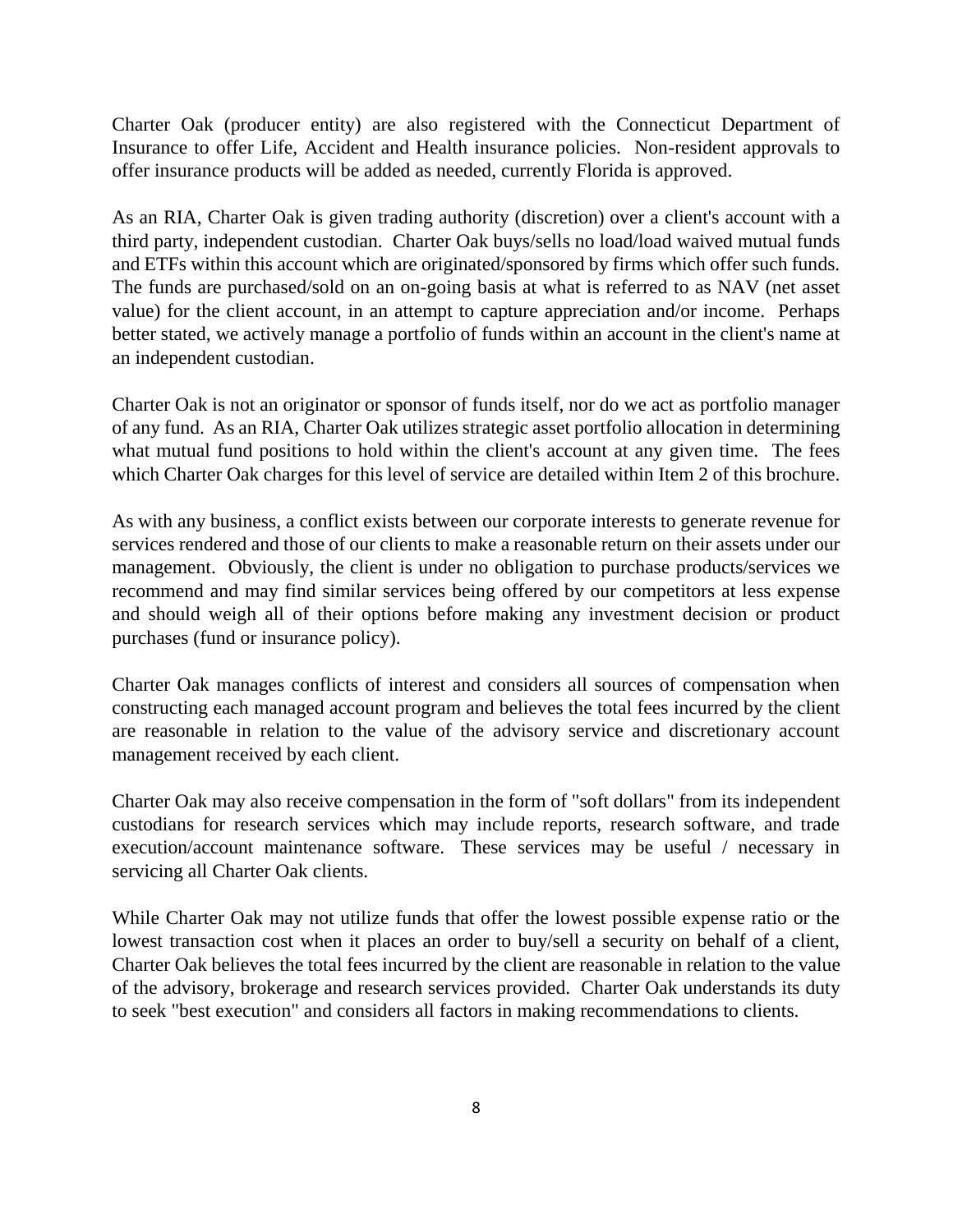Charter Oak also offers clients the opportunity to purchase Life, Accident and Health policies should they desire to do so. Commissions on the sale of these product(s) would be paid by participating insurance companies to Charter Oak.

## <span id="page-11-0"></span>**Item 8 - Code of Ethics**

Charter Oak's Code of Ethics ("Code") has been adopted and is designed to comply with Rule 204A-1 under the Investment Advisers Act of 1940 ("Advisers Act"). This Code establishes rules of conduct for all employees of Charter Oak and is designed to, among other things, govern personal securities trading activities in the accounts of employees. The Code is based upon the principle that Charter Oak and its employees owe a fiduciary duty to Charter Oak's clients to conduct their affairs, including their personal securities transactions, in such a manner as to avoid (i) serving their own personal interests ahead of clients, (ii) taking inappropriate advantage of their position with the firm and (iii) any actual or potential conflicts of interest or any abuse of their position of trust and responsibility.

The Code is designed to ensure that the high ethical standards long maintained by Charter Oak continue to be applied. The purpose of the Code is to preclude activities which may lead to or give the appearance of conflicts of interest, insider trading and other forms of prohibited or unethical business conduct. The reputation of our firm continues to be a direct reflection on the conduct of each employee.

Pursuant to Section 206 of the Advisers Act, both Charter Oak and its employees are prohibited from engaging in fraudulent, deceptive or manipulative conduct. Compliance with this section involves more than acting with honesty and good faith alone.

As an RIA, Charter Oak is required to act in a fiduciary capacity to its clients. This means that Charter Oak must generally act in the best interest of its clients.

Charter Oak and/or related persons may purchase/sell the same securities that are purchased/sold on behalf of the clients. In fact, this is encouraged. Charter Oak's primary investment medium of choice is funds. The majority of funds are priced only once per day, at the close of the market. Therefore, assuming Charter Oak either buys and/or sells the same fund for each client and/or related persons on the same day within a MAP (which is what its intent is, given equal circumstances) everyone receives the same price.

With individual securities (not mutual funds), client orders, should there be any, are always processed first before orders belonging to Charter Oak and/or related parties.

Robert S. Malik (President) receives and reviews copies of brokerage statements belonging to all employed associated persons for possible conflicts of interest and supervises compliance of this Code of Ethics Policy.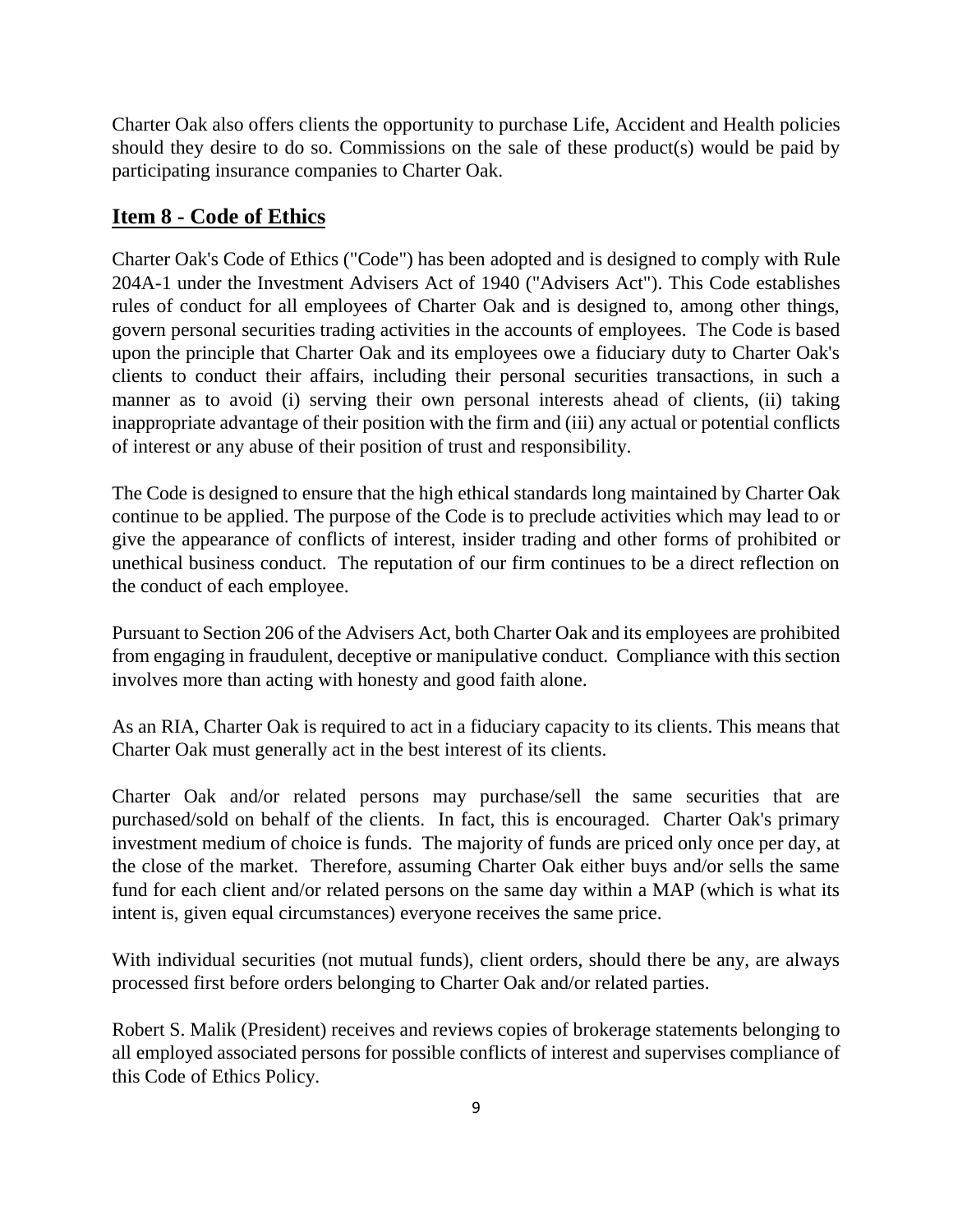Charter Oak will provide a complete copy of our Code to any client or prospective client, upon request. The above excerpts represent a summary of the entire code.

## <span id="page-12-0"></span>**Item 9 - Brokerage Practices**

Charter Oak does not maintain physical custody of any client funds. These funds are maintained by a third party, independent custodian. The client traditionally grants a limited trading authorization to Charter Oak. This authority normally allows Charter Oak to enter trades on behalf of the client and/or obtain account balances, and initiate wire transfers between client accounts, upon specific instruction, to pre-approved client wire addresses.

A trading authorization does not constitute a general power of attorney nor does it permit Charter Oak the ability to redeem or withdraw assets from client accounts into its own name. The only exception would be those times when we instruct the independent custodian to deduct advisory fees owed to Charter Oak for services rendered. This authority to deduct fees from a client account is detailed within our Advisory Agreement with the client.

Our recommendation to clients that they select a specific independent custodian is based upon Charter Oak's analysis of the custodian's reputation, size, product line and fee structure. Traditionally, the custodian recommended is the issuer/originator of mutual funds utilized by our MAP's or an affiliate of same.

In the normal course of business, custodians will provide Charter Oak with administrative and/or bookkeeping reports/records that are customarily provided to a RIA in order to service the needs of their clients. Details related to best execution, soft dollars, conflicts of interest and fiduciary duty can be found in Item 7 & 8.

# <span id="page-12-1"></span>**Item 10 - Review of Accounts**

Reviews of each client account are performed on a continuous basis. The President of the firm and/or those he delegates to do so, performs all such reviews

### <span id="page-12-2"></span>**Item 11 - Client Referrals and Other Compensation**

Any client referrals which Charter Oak may receive are provided to Charter Oak without compensation. No third-party solicitors are contracted or employed by Charter Oak.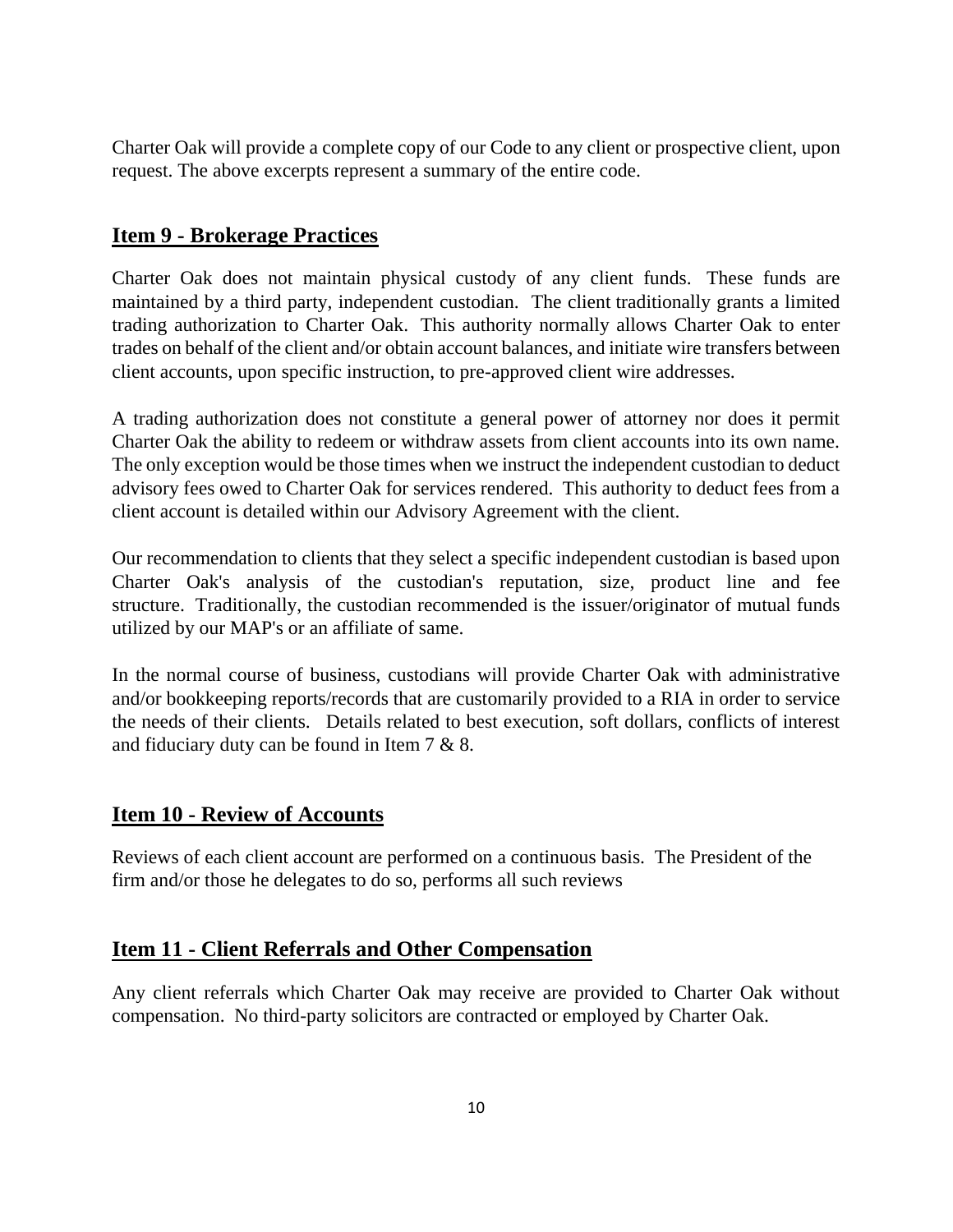### <span id="page-13-0"></span>**Item 12 - Custody**

As stated previously in Item #9, Charter Oak does not maintain physical custody of any client funds. Trade confirmations (confirms) are forwarded to the client by the independent custodian on a daily basis when what they define as being "qualifying trading activity", occurs. The reinvestment of dividends, etc. may not be considered to be qualifying transactions by some custodians. At a minimum, quarterly summary account statements are provided for each client account by the independent custodian. Month/quarter ending summary statements are provided and received, under normal circumstances, within the first ten business days of the ensuing period. Charter Oak urges you to carefully review all confirms/statements upon their receipt.

Currently all client assets are maintained at either Fidelity Investments, Fidelity Investments Life Insurance Co., Charles Schwab or Nationwide Advisor Solutions.

# <span id="page-13-1"></span>**Item 13 - Investment Discretion**

Charter Oak is traditionally granted discretionary trading authority from a client. This is explained in Items 1 and 4 above. In all cases, such discretion is to be exercised in a manner consistent with the stated description which we provide for our MAPs or the specific instructions which we may receive, on occasion, from a client.

When utilizing funds, Charter Oak observes the investment policies, limitations and restrictions placed upon it by the issuer/originator of the fund.

### <span id="page-13-2"></span>**Item 14 - Voting Client Securities**

Charter Oak, as a matter of policy and practice, has no authority to vote proxies on behalf of clients. The firm may offer assistance as to proxy matters upon a client's request, but the client always retains the proxy voting responsibility. Charter Oak's policy of having no proxy voting responsibility is disclosed to clients.

### <span id="page-13-3"></span>**Item 15 - Financial Information**

RIA's are required in this Item to provide you with certain financial information or disclosures which may impair its ability to meet contractual and/or fiduciary commitments to its clients.

Accordingly, Charter Oak does not have any such impairments.